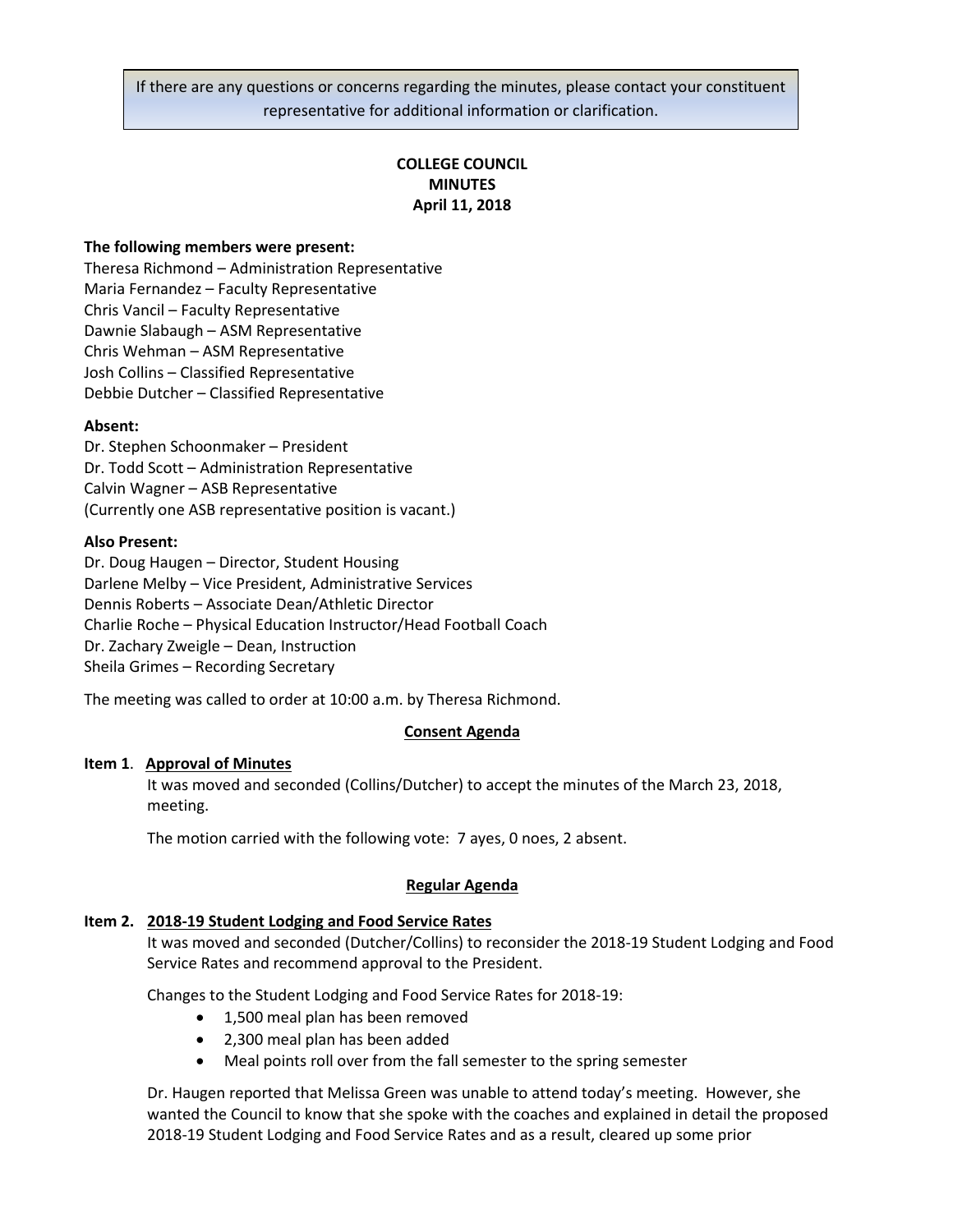## **Item 2. 2018-19 Student Lodging and Food Service Rates (Cont'd)**

miscommunication. Melissa wanted it noted that now that the coaches understood the reasons for the increases they seem to be amicable to the price increases.

Chris Vancil stated that last year Academic Senate was promised by Scotty Thomason, former Superintendent/President, and Nancy Funk, former Vice President - Administrative Services, that the Lodge Students points would roll over from fall semester to spring semester beginning with 2017-2018. Sheila will check last year's Board of Trustee's and College Council minutes for any reference to this statement. Darlene noted that the Lodge student's points did not roll over this year. However, there were a few case-by-case requests and they were honored.

Dr. Haugen commented that the Lodges are now making a profit because the occupancy rates have increased. When the Lodge rates were set, we averaged approximately 110-115 occupants. Currently, we are up over 130 occupants. He noted that Cindy Martel, Food Services Supervisor, mentioned that approximately 84 percent of her sales are through meal plans. It was mentioned that the Lodge rates have not changed, but the food rates have increased for everyone not just the Lodge students.

Darlene mentioned that the consultants from Campus Dining will be here next week and they will be looking at the whole Food Services' operation (logistics, quality, service, etc.) These representatives will be meeting with focus groups that will be comprised of members from staff, faculty, and students. Campus Dining will also be performing peer studies across the state and leadership surveys.

Representing the Academic Senate, Chris Vancil made a recommendation to Dr. Schoonmaker at the last College Council meeting to pass off the price increases to the staff and non-Lodge students. Chris declared that since there are zero changes from the last time this proposal was presented, he will be voting no again. Maria concurred with Chris and she would be voting no as well.

The motion carried with the following vote: 4 ayes, 2 noes, 1 abstain, 2 absent.

## **Item 3. Program Review Manual**

Chris Vancil reported that the Academic Senate approved the Program Review Manual in February. He believed that this item is part of the 10 + 1 academic matter and does not need to be reviewed by IPB. Darlene mentioned that the Program Review Manual is a planning document and for transparency purposes should be reviewed by IPB. Maria noted that the purpose of the Program Review is to document student learning and achievement of outcomes every four years. The annual budget/CQIP process is now a separate process.

Chris shared that when he created this document, it was his understanding that he was creating a process for both academic and non-academic program review. He has since been informed that he is only creating a process for the academic program review. Chris mentioned that there are references in this document to non-academic program review, but it is his understanding that someone else will be removing those references.

A motion was made and seconded (Fernandez/Collins) to table the Program Review Manual until after Integrated Planning and Budget (IPB) has had a chance to review this document. The motion carried with the following vote: 7 ayes, 0 noes, 2 absent.

## **Item 4. Recommend Review of Board Policy**

Board Policy 3300 was reviewed.

A motion was made and seconded (Collins/Dutcher) to recommend acceptance of Board Policy 3300. The motion carried with the following vote: 7 ayes, 0 noes, 2 absent.